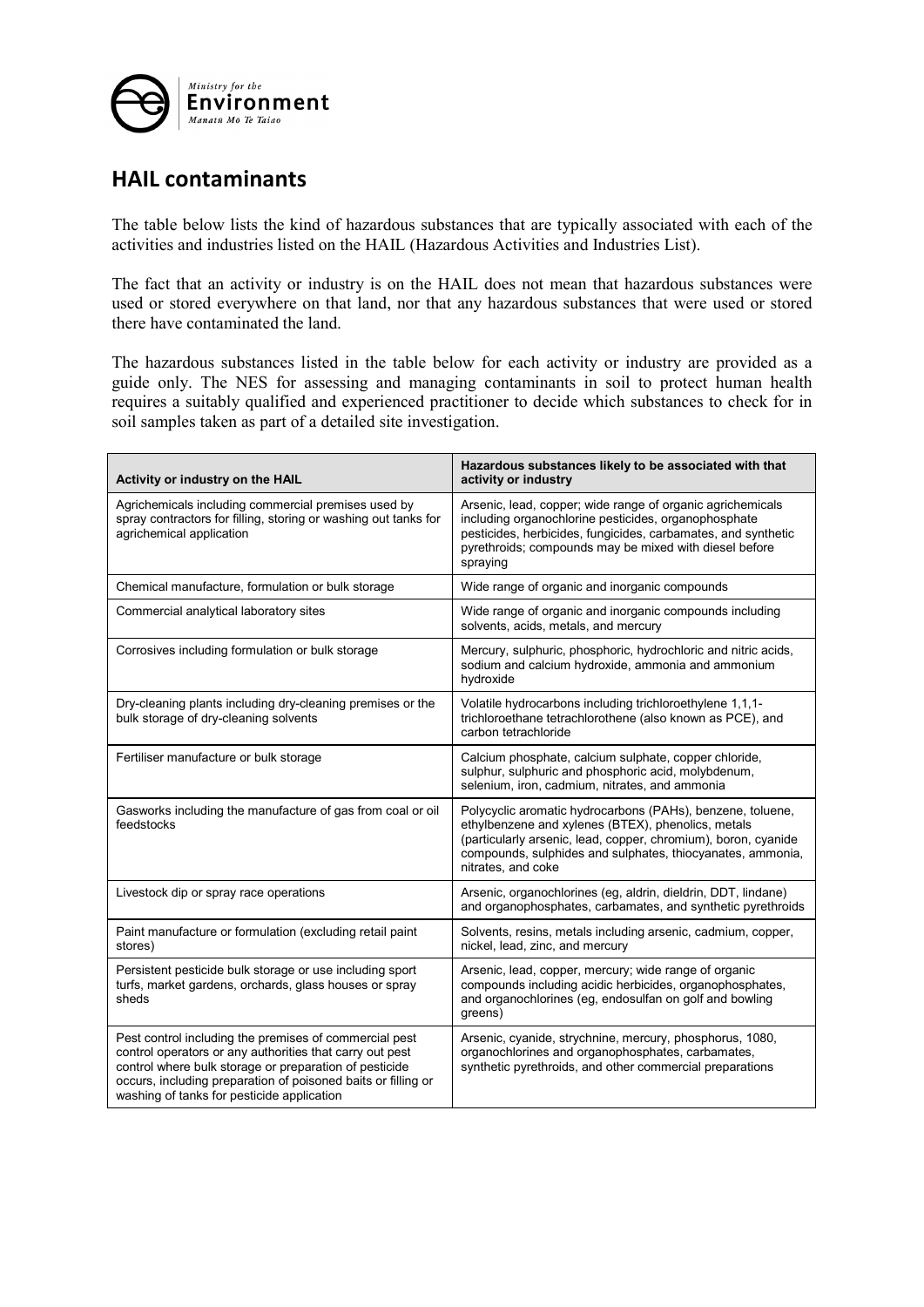| Activity or industry on the HAIL                                                                                                                                                                                                                                            | Hazardous substances likely to be associated with that<br>activity or industry                                                                                                                                                                        |
|-----------------------------------------------------------------------------------------------------------------------------------------------------------------------------------------------------------------------------------------------------------------------------|-------------------------------------------------------------------------------------------------------------------------------------------------------------------------------------------------------------------------------------------------------|
| Pesticide manufacture (including animal poisons,<br>insecticides, fungicides or herbicides) including the<br>commercial manufacturing, blending, mixing or formulating<br>of pesticides                                                                                     | Wide range of insecticides, herbicides and fungicides,<br>including arsenic, lead, mercury, copper, tin, chromium,<br>organochlorines, organonitrogens, organophosphates, acid<br>herbicides, and carbamates. Dioxin may be present as an<br>impurity |
| Petroleum or petrochemical industries including a<br>petroleum depot, terminal, blending plant or refinery, or<br>facilities for recovery, reprocessing or recycling petroleum-<br>based materials, or bulk storage of petroleum or<br>petrochemicals above or below ground | Hydrocarbons including BTEX, PAHs, and solvents; lead and<br>other metals, particularly if waste oil handled                                                                                                                                          |
| Pharmaceutical manufacture including the commercial<br>manufacture, blending, mixing or formulation of<br>pharmaceuticals, including animal remedies or the<br>manufacturing of illicit drugs with the potential for<br>environmental discharges                            | Wide range of chemicals and solvents                                                                                                                                                                                                                  |
| Printing including commercial printing using metal type,<br>inks, dyes, or solvents (excluding photocopy shops)                                                                                                                                                             | Solvents, acids, alkalis, and metals                                                                                                                                                                                                                  |
| Skin or wool processing including a tannery or fellmongery,<br>or any other commercial facility for hide curing, drying,<br>scouring or finishing or storing wool or leather products                                                                                       | Chromium (including hexavalent Cr), manganese, copper,<br>ammonia, nitrite, sulphides, acids, sodium hydroxide, lime,<br>formaldehyde, solvents, cyanide, detergents, pesticides, and<br>bleaching agents (eg, hydrogen peroxide)                     |
| Storage tanks or drums for fuel, chemicals or liquid waste                                                                                                                                                                                                                  | Wide range of chemicals (organic and inorganic), and<br>biological hazards                                                                                                                                                                            |
| Wood treatment or preservation including the commercial<br>use of anti-sapstain chemicals during milling, or bulk<br>storage of treated timber outside                                                                                                                      | Pentachlorophenol (PCP), copper, arsenic, chromium, boron,<br>PAHs, phenolics (creosote), antisapstain, organochlorine<br>pesticides, fungicides, and tributyltin (TBT)                                                                               |
| Batteries including the commercial assembling,<br>disassembling, manufacturing or recycling of batteries (but<br>excluding retail battery stores)                                                                                                                           | Metals (lead, mercury, zinc, cadmium, nickel, antimony, silver,<br>and manganese), and sulphuric acid                                                                                                                                                 |
| Electrical transformers including the manufacturing,<br>repairing or disposing of electrical transformers or other<br>heavy electrical equipment                                                                                                                            | Polychlorinated biphenyls (PCBs), hydrocarbons, copper, tin,<br>lead, and mercury                                                                                                                                                                     |
| Electronics including the commercial manufacturing,<br>reconditioning or recycling of computers, televisions and<br>other electronic devices                                                                                                                                | Metals (eg, copper, tin, lead, mercury, cadmium, nickel, silver,<br>zinc, and beryllium), solvents, and PCBs                                                                                                                                          |
| Power stations, substations or switchyards                                                                                                                                                                                                                                  | PCBs, asbestos, metals including boron, arsenic (in fly ash),<br>water treatment chemicals (thermal stations), and<br>hydrocarbons (eg, diesel in generators)                                                                                         |
| Explosive or ordinance production, maintenance,<br>dismantling, disposal, bulk storage or re-packaging                                                                                                                                                                      | Acetone, nitric and sulphuric acid, ammonium nitrate, PCP,<br>nitroglycerine, lead, mercury, copper, aluminium, silver,<br>sodium hydroxide, and explosives; fuel oils, solvents and<br>metals (associated with workshops)                            |
| Gun clubs or rifle ranges, including clay targets clubs that<br>use lead munitions outdoors                                                                                                                                                                                 | Metals (lead, antimony, copper, zinc, tin, and nickel)                                                                                                                                                                                                |
| Training areas set aside exclusively or primarily for the<br>detonation of explosive ammunition                                                                                                                                                                             | Explosives, lead, copper, arsenic, antimony (firing ranges),<br>and hydrocarbon storage                                                                                                                                                               |
| Abrasive blasting including abrasive blast cleaning<br>(excluding cleaning carried out in fully enclosed booths) or<br>the disposal of abrasive blasting material.                                                                                                          | Metals (iron, lead, chromium, aluminium, zinc). Dependent on<br>material being removed and substrate                                                                                                                                                  |
| Foundry operations including the commercial production of<br>metal products by injecting or pouring molten metal into<br>moulds                                                                                                                                             | Metals, particularly iron, aluminium, lead, zinc, copper, tin,<br>nickel, chromium and oxides, chlorides, fluorides and<br>sulphates of these, acids, coke, and fuel oils                                                                             |
| Metal treatment or coating including polishing, anodising,<br>galvanising, pickling, electroplating, or heat treatment or<br>finishing using cyanide compounds                                                                                                              | Metals (zinc, aluminium, cadmium, chromium, lead, copper,<br>and tin), acids (sulphuric, nitric, hydrochloric, and phosphoric),<br>cyanide; flourine and barium (from AI processing)                                                                  |
| Metalliferous ore processing including the chemical or<br>physical extraction of metals, including smelting, refining,<br>fusing or refining metals                                                                                                                         | Metals and associated oxides, fluorides and chlorides; cyanide<br>compounds                                                                                                                                                                           |
| Engineering workshops with metal fabrication                                                                                                                                                                                                                                | Metals and oxides of iron, nickel, copper, chromium,<br>magnesium and manganese; range of organic compounds<br>used for cleaning including BTEX, solvents                                                                                             |